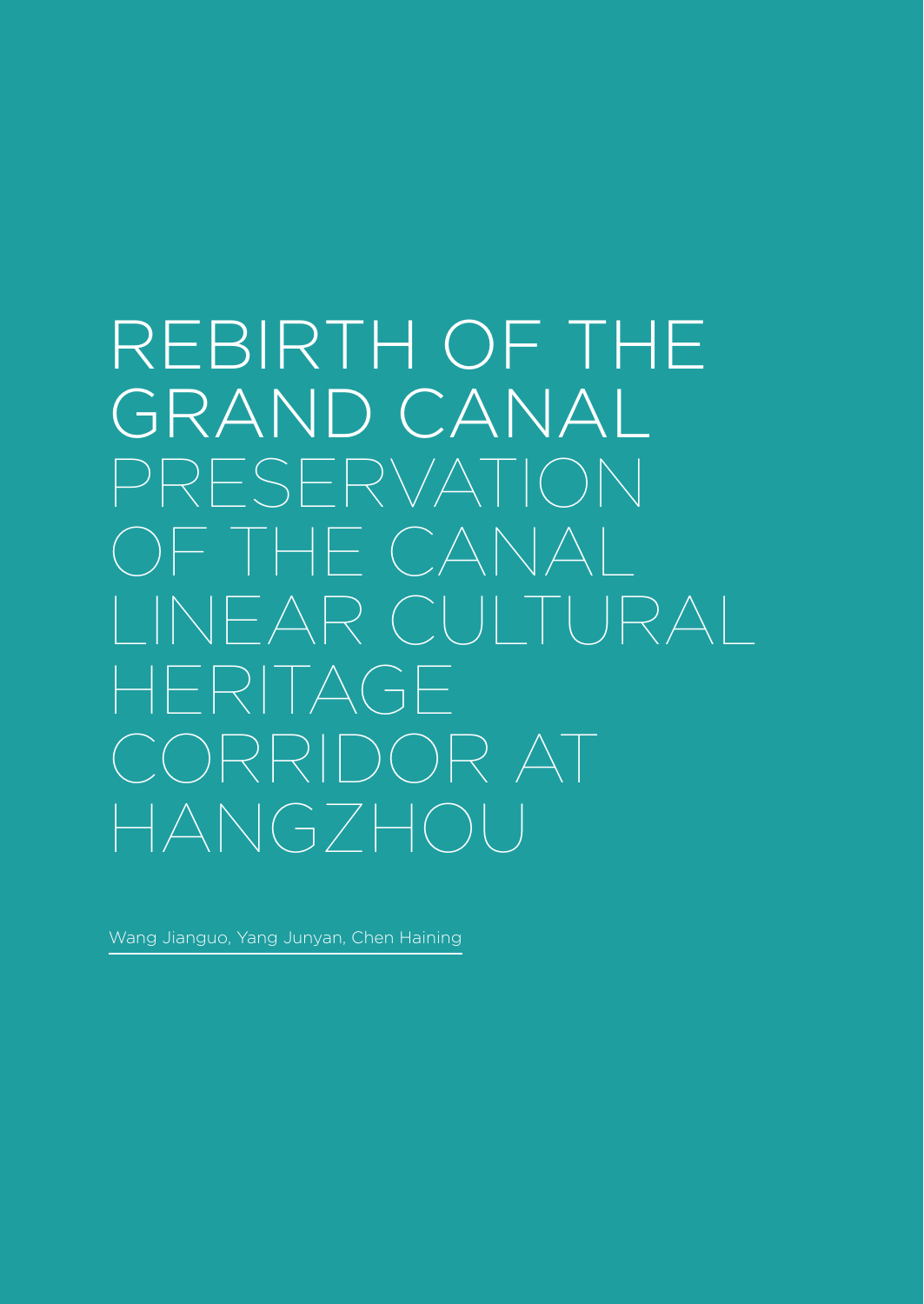

# **THE GRAND CANAL AND ITS HANGZHOU SECTION**

In the ancient imes, there was no express delivery as we have today. Instead, the ancestors pursued the goals of quicker and safer conveyance of goods by using waterways and ships. Where a waterway went, there resources, fortunes and cultures would be. Canals, developed in the form of human-made waterways, reflected the society's wisdom and strength for survival, and usually embody outstanding engineering technologies. Canals emerged in response to the requirements of urban development and they breed and spread brilliant civilizations in their eras. Today, even though some or parts of these civilizaions have been destroyed, intangible wealth remains along the canal paths.

While canal construction was undertaken at a national level to facilitate national city-building and strategic objectives, there also were substantial cultural effects. Canal development greatly influenced the lives of the broad masses of people in communities along their routes. For instance, the commercial wealth of the canal promoted the growth of attractive and gorgeous street cultures in towns and cities along the canals. The administration of the canal nurtured the historic Chinese system of the scholar-bureaucrat class. In fact, some historians contend that the cultural side efect of the Grand Canal was similar to that of City States in Medieval Italy, where the rich culture in Florence and other cities led to a Renaissance in Europe (Zheng, 1986; Chen, 2013). Canals brought about economic development, social change, cultural diversity, and other changes which had profound impacts on urban development patern of later eras.

The Grand Canal, which is also known as the Beijing-Hangzhou Grand Canal.

Figure 1: Bird View of the Grand Canal (Hangzhou Secion). Photo Credit: XU Haohao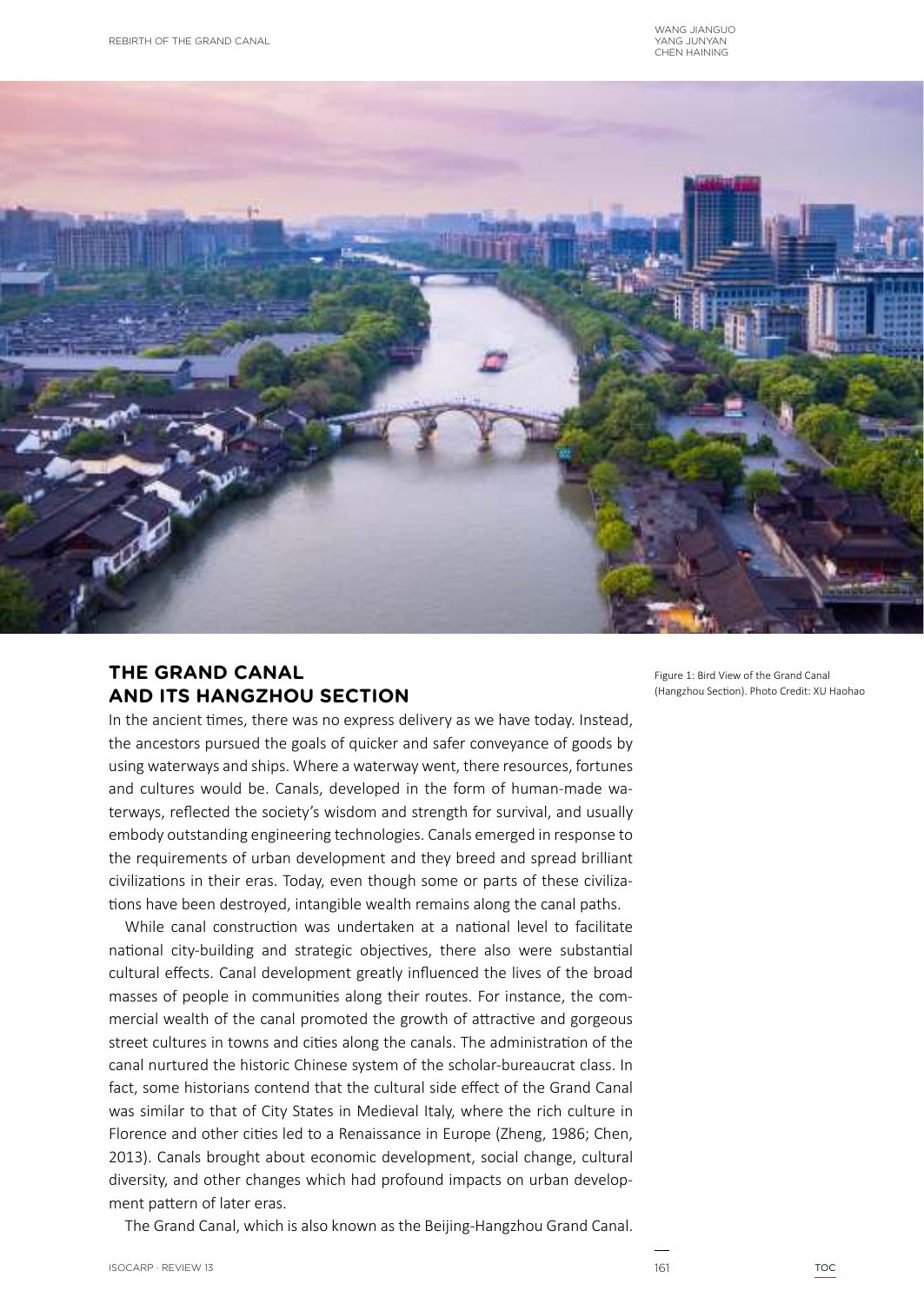It is the longest man-made canal in the world with a length of 1,776 kilometers (1,104 miles). Its origin can date back to the Spring and Autumn Period (771-476 BC) in Chinese history, when King Fuchai of Wu dug the Han Canal as part of a plan to push his army northward to conquer the Central Plain (Hsu, 1999). Aterward, other smaller canals were constructed and renovated to run through the middle and eastern regions of China, linking five of the nation's main river basins including the Hai River, the Yellow River, the Huai River, the Yangtze River and the Qiantang River together (UNESCO, 2014). During the period of the Sui Dynasty (561-618 AD) these diferent canals were eventually combined, creating the Grand Canal.

Staring at Beijing in the north and ending at Hangzhou in the south, the Grand Canal passed through the coastal regions of eastern China, the richest areas of that time, and connected the national political center and the national economic center (Chen, 2013). For more than two thousand years, it provided uninterrupted long-distance conveyance and provided the vital funcions of water supply, irrigation, flood control, among others.



Figure 2: The Grand Canal and Canal Cities in Hydrogical Map of China (parial). Source: Hangzhou Urban Planning Bureau

A proverb about old Beijing says, "the City of Beijing came through floating along the canal". To facilitate construction in Dadu<sup>i</sup> or Beijing, during the Ming and Qing Dynasties, enormous timbers, bricks and stones were transported

ISOCARP · REVIEW 13 162 TOC

i The capital of the Yuan Dynasty, in what is now the center of modern Beijing.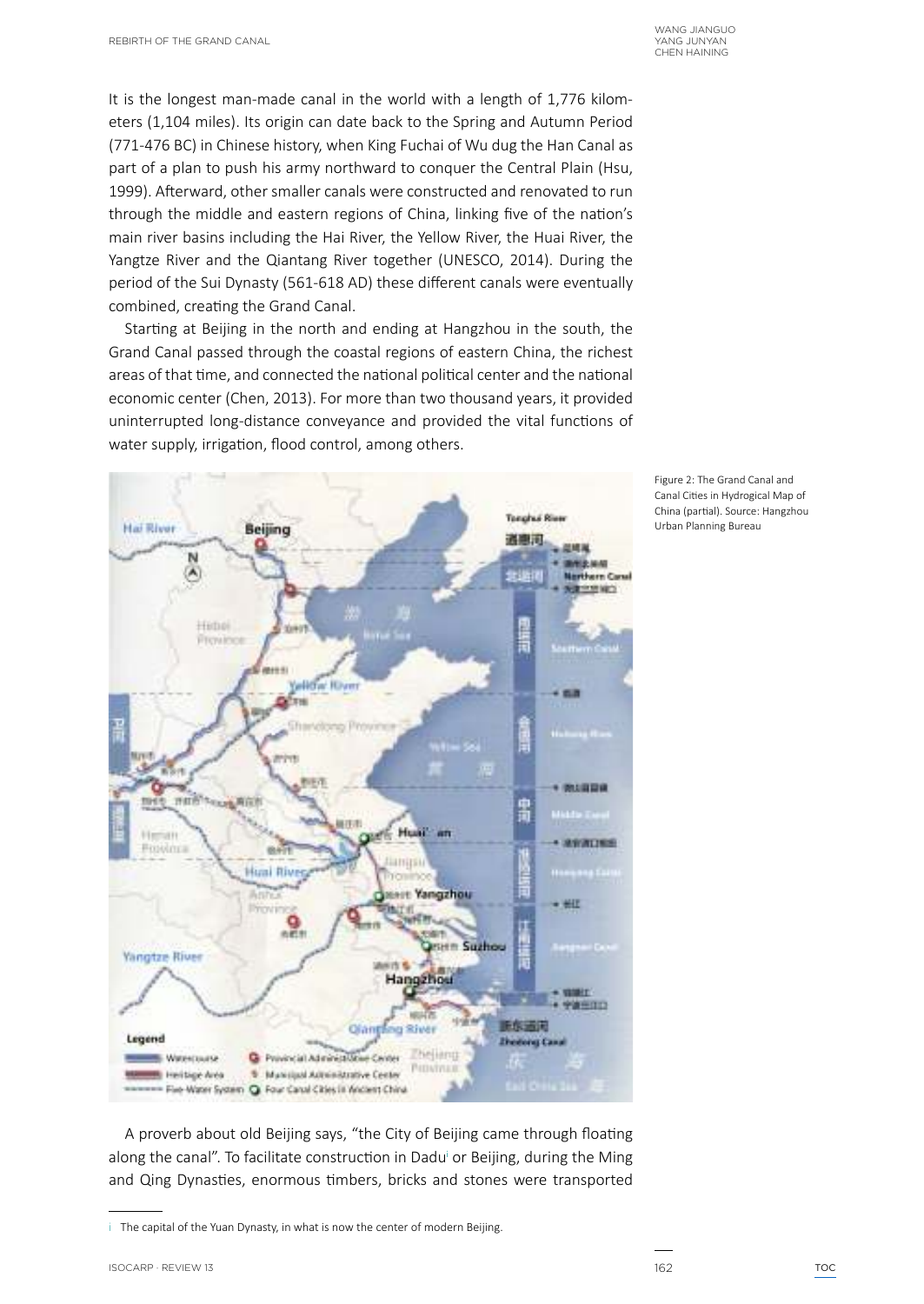from the southern areas of China to these Imperial Ciies through the Grand Canal. Beijing, at the "beginning of the Grand Canal", is generally recognized for its political status as the long-term capital of the nation.

Hangzhou, the southern terminal city of the Grand Canal, grew to prominence because of the canal and today is the capital city of Zhejiang Province. Located in the northern area of that city, the Gongchen Bridge, spans across the Hangzhou Secion of the Grand Canal, marking the end of the canal. Over the centuries, this ancient stone bridge witnessed numerous busy shutling ships on the canal, and even till today we still can imagine the scenery through its majestic profile.

In addition to the conveyance of building materials, a distinctive characterisic that difereniate the Grand Canal from other canal heritages, is summarized in the term "caoyun" which means "transporting grain and strategic raw materials, supplying rice to feed the nation" (UNESCO, 2014). To support caoyun many pracices were implemented such as the construcion and maintenance of watercourses, and the construction of various hydraulic facilities and storage facilities. The supporting management system, established at the same time, evolved into one of the most important economic and social mechanisms in ancient China. Rich cultural heritages remained today.

Yet the goods transported to Beijing through the canal not only included grains and building materials, it also included tea. Hangzhou is one of the most famous tea-growing areas, famous for the Longjing variety of tea. Ater arrival in Beijing, some of the tea began to be traded for horses (Jenkins, 2010; Chen, 2013), a practice which resulted in the formation of the Tea Horse Road. Addiionally, the route of the Shaanxi-Gansu Tea Horse Road became part of the Silk Road. Thus, cargo from the City of Hangzhou and other locations along the Grand Canal, moved throughout the world due the miraculous internal connections between the Grand Canal, the Tea Horse Road and the Silk Road.

Converging great technologies of every dynasty, the Grand Canal was the "national highway system" or "national high-speed rail system" of ancient China. The canal was designated a UNESCO World Heritage Site in 2014.

# **PRESERVATION FOR THE LARGE-SCALE LIVING LINEAR CULTURAL HERITAGE CORRIDOR**

From a global perspecive, the Grand Canal was the earliest, longest and most complex canal in the world. It linked five of the nation's main river basins and traveling across boundaries in the north and the south of China. The Grand Canal promoted a unified, magnificent national pattern of politics, economy, society and culture. It was one of the most significant achievements in water transportation engineering before the industrial revolution. It embodied the outstanding wisdom of our human ancestors to adapt to, transform and harmoniously coexist with nature. Its cultural heritage, relecive of its great age and spatial scales, are expressed in the very plentiful heritage sites of wharfs, ship locks, bridges and dams, government office buildings, official warehouses and feudal guild houses standing along the waterway. The core cultural values of the Grand Canal can be defined and summarized as:

- · The living historic cultural heritage
- $\cdot$  The important urban functional lifeline
- $\cdot$  The flowing and thriving interconnected place
- · The corresponding urban green corridor for the city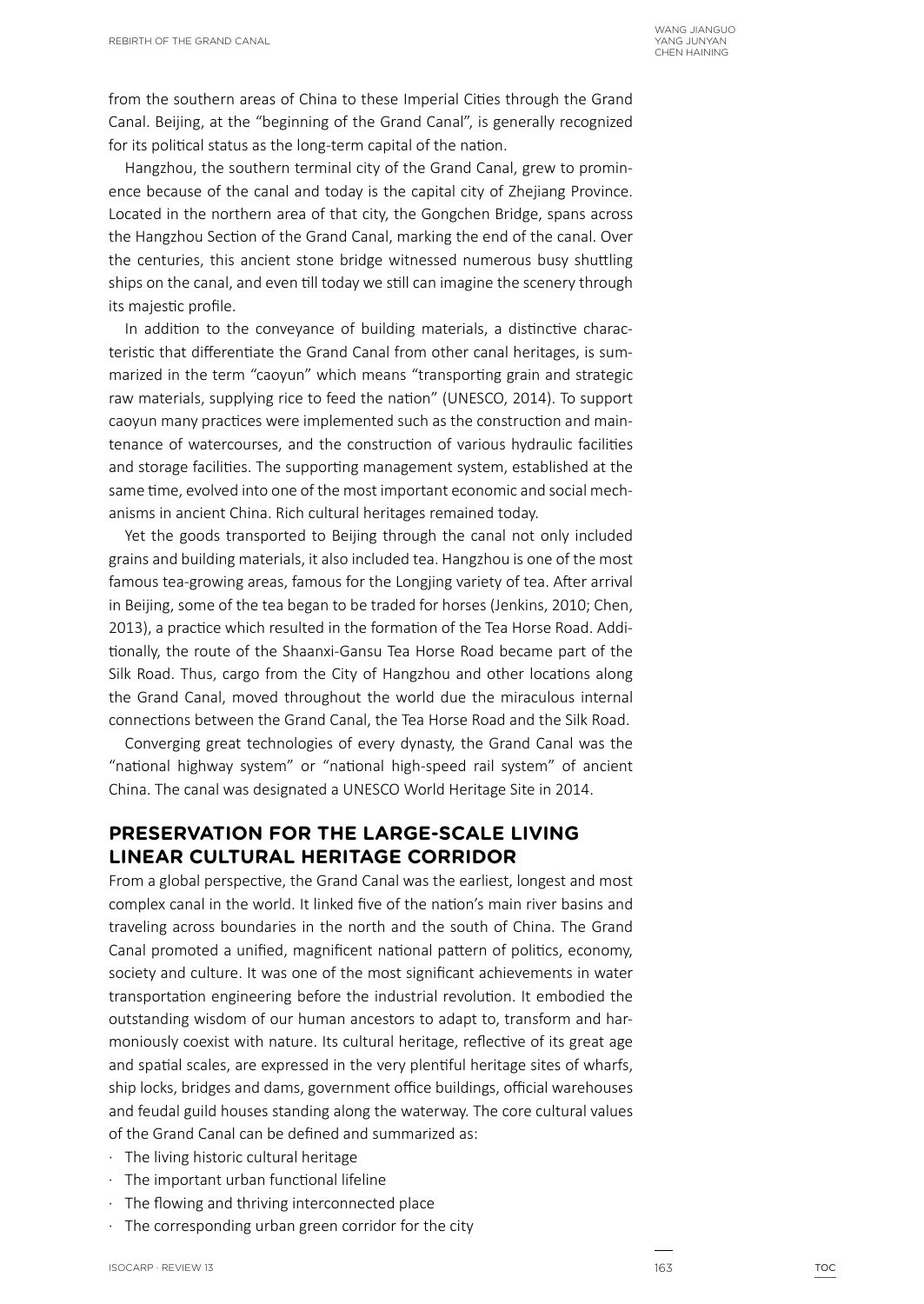Even today, the Grand Canal, consising of the tangible and intangible cultural heritages, maintains a strong vitality. It is a place where the ancient meets the modern, which is the canal's most precious fortune. The urban agglomeraions along it are one of the most important arteries of economic development in China.

Today's Hangzhou is a historical and cultural city not only famous for its gorgeous natural and humanisic sceneries, but also well-known for the emerging technology hub. The city leads the revoluion of smart economy by building a smart city in contemporary China. It is home to booming e-commerce and Internet finance industries, many of which incorporate cloud computing, big data and other Internet of things (IOT) technologies. The city is becoming prominent as the global center of e-commerce. As a result, the City of Hangzhou hosted the eleventh G20 Summit in 2016, and has been selected to host the Asian Games in 2022. It also aims at being the national innovation center of Internet finance by 2020.

In such an IOT era of e-commerce and Internet finance industries with today's rapid progress in aviation, high-speed railways, highways etc, we have a totally new transportation system. Compared with these modern methods of carrying goods and information, the transportation function of the Grand Canal is gradually waning. In addition, fast-paced modern urban construction have resulted in a series of serious challenges to the ancient canal. There are fewer and fewer interacions between the canal, the city and the people. The City of Hangzhou, which became prosperous because of the Grand Canal, has become alienated from it. From the perspecive of the surrounding urban environment along both banks of the Grand Canal, especially for its Hangzhou Section, the key problems we are going to focus on are:

- · *Isolaion of the styles and features* between the ancient and the modern structures along both banks of the Grand Canal;
- · *Isolaion of the spaces* between the Grand Canal and the City of Hangzhou;
- **Isolation of the sightseeing activities** between the sceneries of the Grand Canal and those of the City of Hangzhou.

Consequently, it is now ime to consider how we can leave the great canal for our descendants in another millennium. It is time for thoughtful consideration about how and what preservation work should be undertaken in the context of accelerated urbanization.

We propose that preserving the cultural heritage of the Grand Canal has its own characteristic which can be summarized into three specific key words; one is *"large-scale"*, one is *"living"* and the other is *"linear"* (*3 "L"*). The key word *"large-scale"* indicates the grand scale of the canal, both in ime and space. The key word "living" indicates that the canal is still carrying on the important urban funcions of conveyance (coal transportaion from north to south), water supply (South-to-North Water Diversion Project), irrigaion, flood control and so on (Xinhua Daily, 2012). Finally, the key word "linear" indicates the specific form of the regions' cultural heritages in relation to the canal. In fact, the concept of a "linear cultural heritage" is an emerging field in international cultural heritage preservation. The term enhances the concepions of *"cultural route"* and *"cultural heritage corridor"*. It mainly refers to tangible and intangible cultural heritage groupings located in linear or zonal regions. These groupings represent the movement routes of human beings,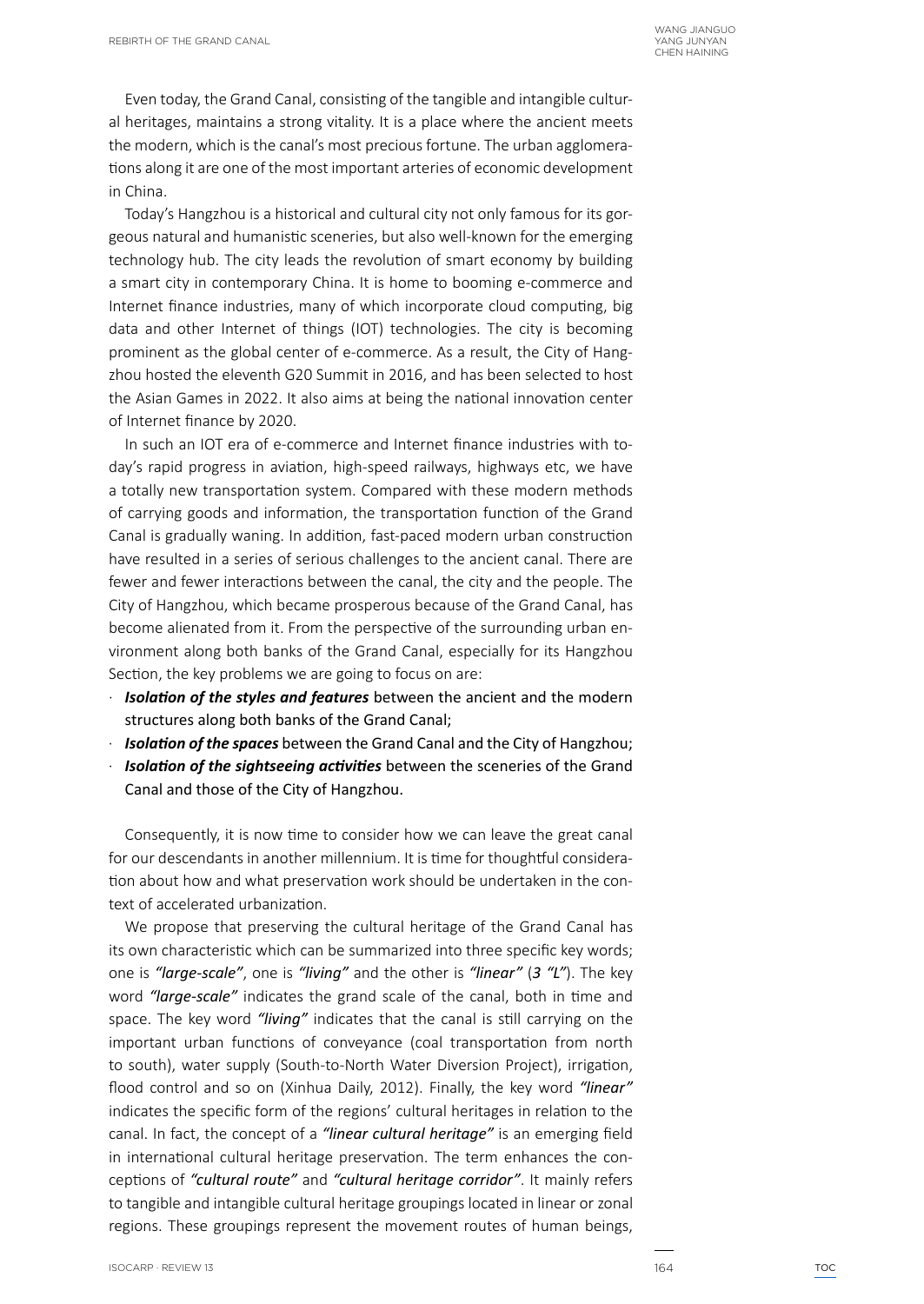

and they embody the development routes of regional cultures (Shan, 2006). Accordingly, we can define the Grand Canal as a "large-scale living linear cul*tural heritage corridor"* (Shan, 2009; Yu, et al., 2009).

Because of the canal's specific circumstances, preservation requires different ways and methods compared with those for traditional cultural heritages. There are three perspecives regarding this issue:

- · *The historical perspecive* It is necessary to consider preservaion for the cultural heritage of the canal from the views of *authenicity* and *integrality*. The preservation work should keep the collective memories and emotions for the tens of millions of people living, and who have lived, along both banks of the Grand Canal. It should focus at efforts to maintain the vibrant historical features of cultural and industrial prosperity to ameliorate the idenical appearances of today's cities that often lack individual characteristics.
- · *The developmental perspecive* It is necessary to enhance the internal relationships between the canal and the urban environment from the views of *dynamics* and *reciprocity*. The preservaion work should closely connect the economic and social development of the cities and the towns distributed along both banks of the Grand Canal, aiming to achieve beter life qualities for local communities by promoting their physical environments.
- The systematic perspective It is necessary to guide landscape construcion from the views of *systemaizaion* and *interacivity*. The preservaion work should establish a system of sceneries and sightseeing activities going on along both banks of the Grand Canal. This system should aim at revitalization efforts for the activities that are relevant with the canal, to restore the extraordinary vitality in concert with management and planning work for the post-application era as a UNESCO World Heritage Site.

The "Grand Canal" in the following paragraphs specifically refers to "the Hangzhou Secion of the Grand Canal".

Figure 3: Daily Activities along the Banks of the Grand Canal (Hangzhou Secion). Photo Credit: XU Haohao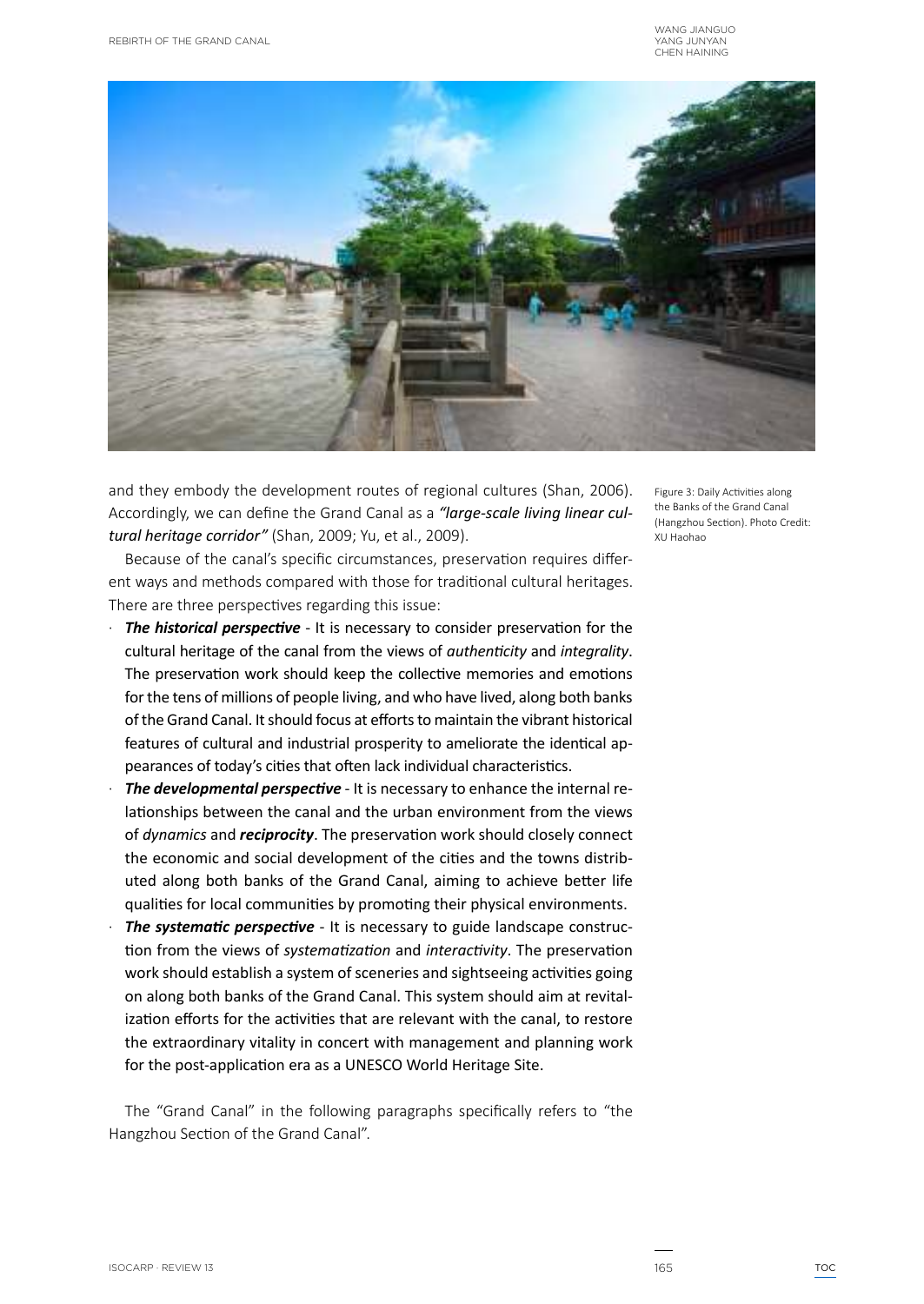# **THREE MAPS: THE CANAL, THE CITY, AND THE PEOPLE**

#### DEFINITION OF THE PROJECT AREA

*The Urban Landscape Promoion Project along Both Banks of the Grand Canal (Hangzhou Secion)* consists of both a focused area and a research area. The focused project area, where maintenance, promotion and revitalization work will occur, is a 90km<sup>2</sup> area along both banks of the Grand Canal (also known as the Hangzhou Secion). It starts at the Sanbao Ship Lock in Jianggan District in the south and extends north to reach the municipal boundary of Hangzhou. It includes the middle and eastern watercourses of the canal for a total length of 54 kilometers (33.6 miles). The fields along both banks have project area widths ranging from 500 meters (1,640 feet) to 1,000 meters (3,280 feet) based on actual site situations.

We have also identified a 160km<sup>2</sup> research range in the main city of Hangzhou. This area consists of the fields, located to the south of the highway around the city (offset one block) and to the north of the highway, together with surrounding elements of wetlands, roads and mountains.

Figure 4: Locational Relationship and Size Comparison between the Grand Canal (Hangzhou Secion), the West Lake, the Imperial City of the Southern Song Dynasty and the Qiantang River

With the intent to rebirth the Grand Canal to benefit the local communities,

 $\cdot$  To solve the three key problems which are: isolation of the styles and features between the ancient and the modern; isolation of the spaces between

· To provide design soluions for each of the three key elements *"the canal,* 

the *objecives* of the project are:

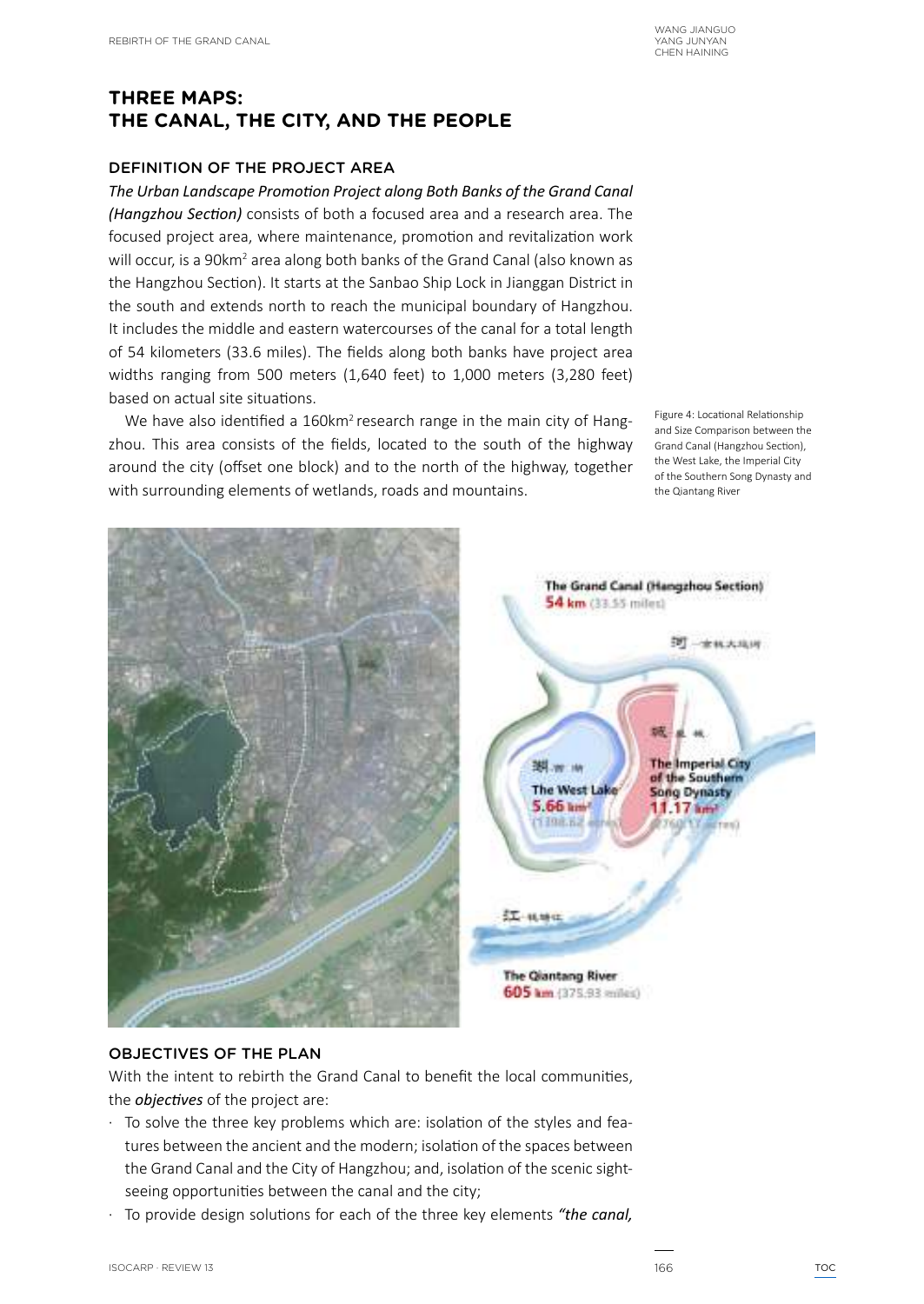

the city, and the people" which will also maintain interrelations between Figure 5: Bird View of the Urban each element; and,

 · To discuss the dynamics and relaionships between the historical characteristics, the city-canal interactions, and the sightseeing activities.

Landscape Promotion Project along Both Banks of the Grand Canal (Hangzhou Secion)

#### CONCEPT FOR THE PLAN

We envision incorporating the objectives for each element (the canal, the city and the people) by developing a general design framework which produces a landscape blueprint to capture the following concepts:

- · *The canal relates to a history of thousands of years:* ive-waterii system leads to unite the lakes and the harbors;
- · *The city embraces urban spaces interacing with the canal:* six urban cores converge to shape the urban ecological corridors;
- · *The people sightsee both the landscape of the canal and that of the city:*  eight active arteries and veins interweave to reveal the vibrant communities.

Based on the proposal of the project, the 54-kilometer long canal serves as the routes to enjoy the urban landscape and consitutes an important part of the urban landscape itself.

The three following maps will illustrate our concept. These maps were developed through nine technological methods as well as Global Positioning System (GPS) and Geographic Information System (GIS) technologies. An addiional feature of the concept is its role to enhance the City of Hangzhou as a new livable smart city, while positioning the local communities along both banks of the Grand Canal as new vibrant smart communities.

ii "Five-water" illustrates the five categories of water blended in the natural basis of the City of Hangzhou, which shape Hangzhou as a mountains-and-waters type city, i.e. sea (the East Sea), river (the Qiantang River), lake (the West Lake), stream (the Xixi Wetland) and canal (the Grand Canal).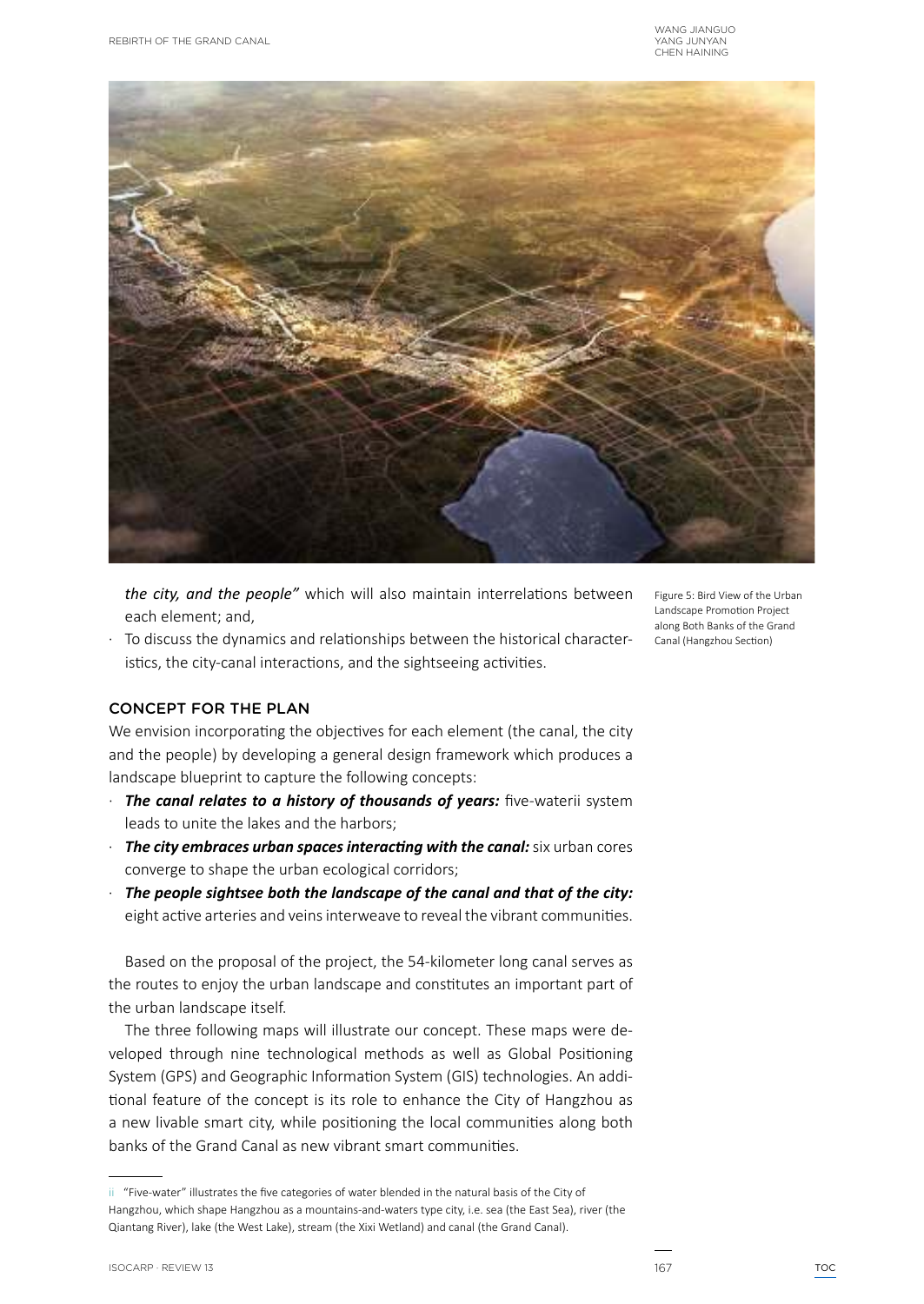

Figure 6: Master Plan of the Urban Landscape Promotion Project along Both Banks of the Grand Canal (Hangzhou Secion)



Mattic Mapping

**Evaluation for**<br>Characteristic Gersents





Comprehensive Exskurson WHP Linciscape<br>Nor Entiting Buildings Blumy Dynkuston



Comprehensive Exhartion<br>for Physical Environment



Routes of Historical<br>Events Superingsocition **US Spotial Permy**<br>Plack-Eco





**Micewing Leyering** 



Figure 7: Concept for the Plan and the Nine Technological Methods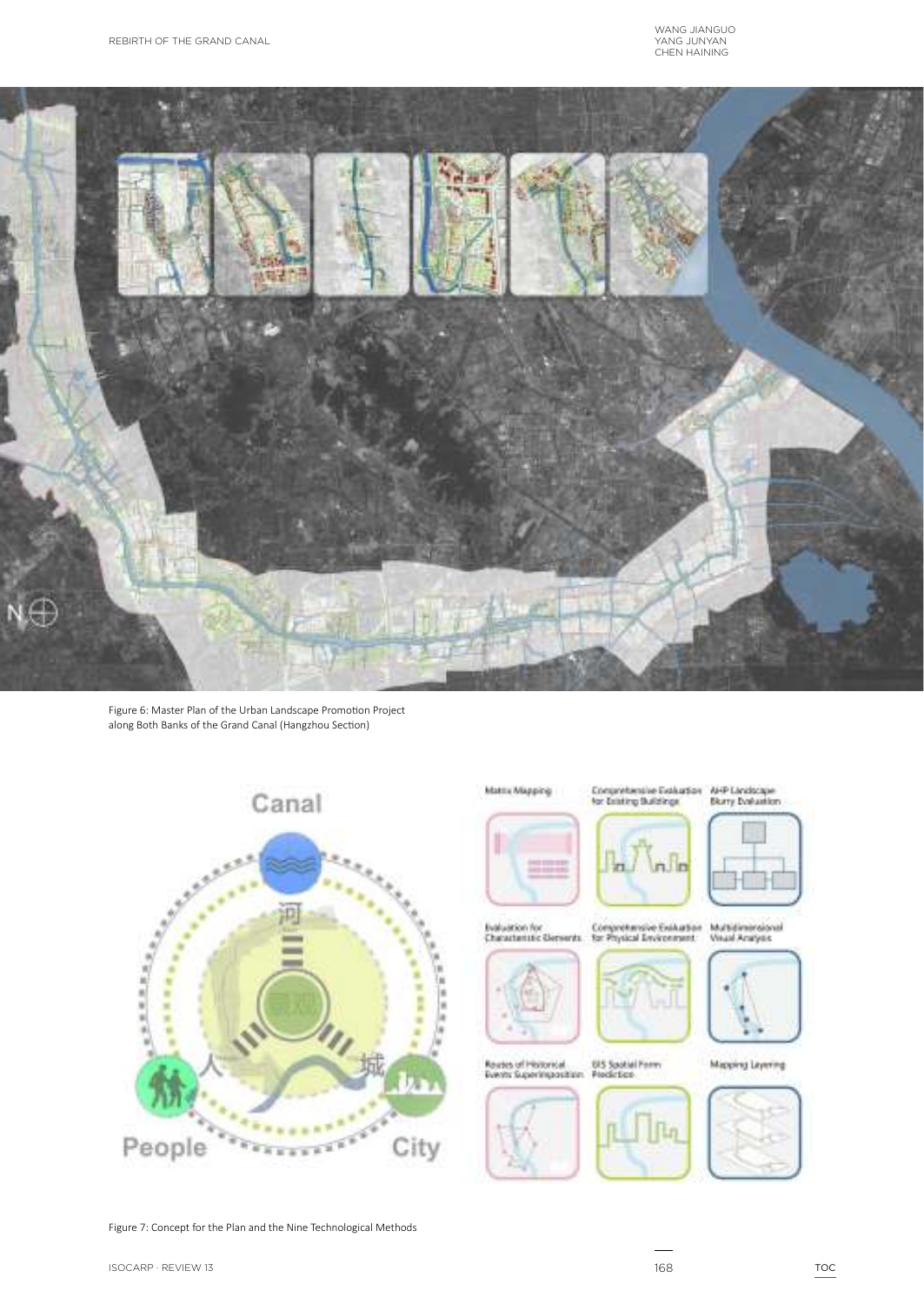WANG JIANGUO YANG JUNYAN CHEN HAINING



## THE FIRST MAP: THE CANAL RELATES TO A HISTORY OF THOUSANDS OF YEARS

The first map is *the Holography System Map of the Image of the History*. "The canal relates to history of thousands of years" by incorporaing and adopting the core values, characteristic elements and historical events which occurred since its construcion. These have been recorded into a holography system map which serves as the image of the history. It is used to show preservation areas and land use utilization of historic landscapes along the Grand Canal. The map provides a global vision of the Grand Canal, and was produced by incorporating three methods:

*Method 1. Matrix Mapping:* The position of the Hangzhou Section of the Grand Canal (compared to other sections within other cities along the canal) was defined through research and analysis of three parts types of data base: 1) the hydrological system in China including both the canal system and the five-water system; 2) the basin length and the age of construcion for each secion of the canal; and 3) the total GDP and the quantity of heritage points in cities along the canal.

Compared to the other canals that have been listed as UNESCO World Heritage Sites, the Grand Canal is the oldest and the longest canal. It is also one of the canals with the largest engineering features and the only canal with the signature of "caoyun". Compared to other canal cities, Hangzhou is the historical and cultural city where the ancient meets the modern. From the point of view of Hangzhou urban patern, illustrated

Figure 8: The Holography System Map of the Image of the History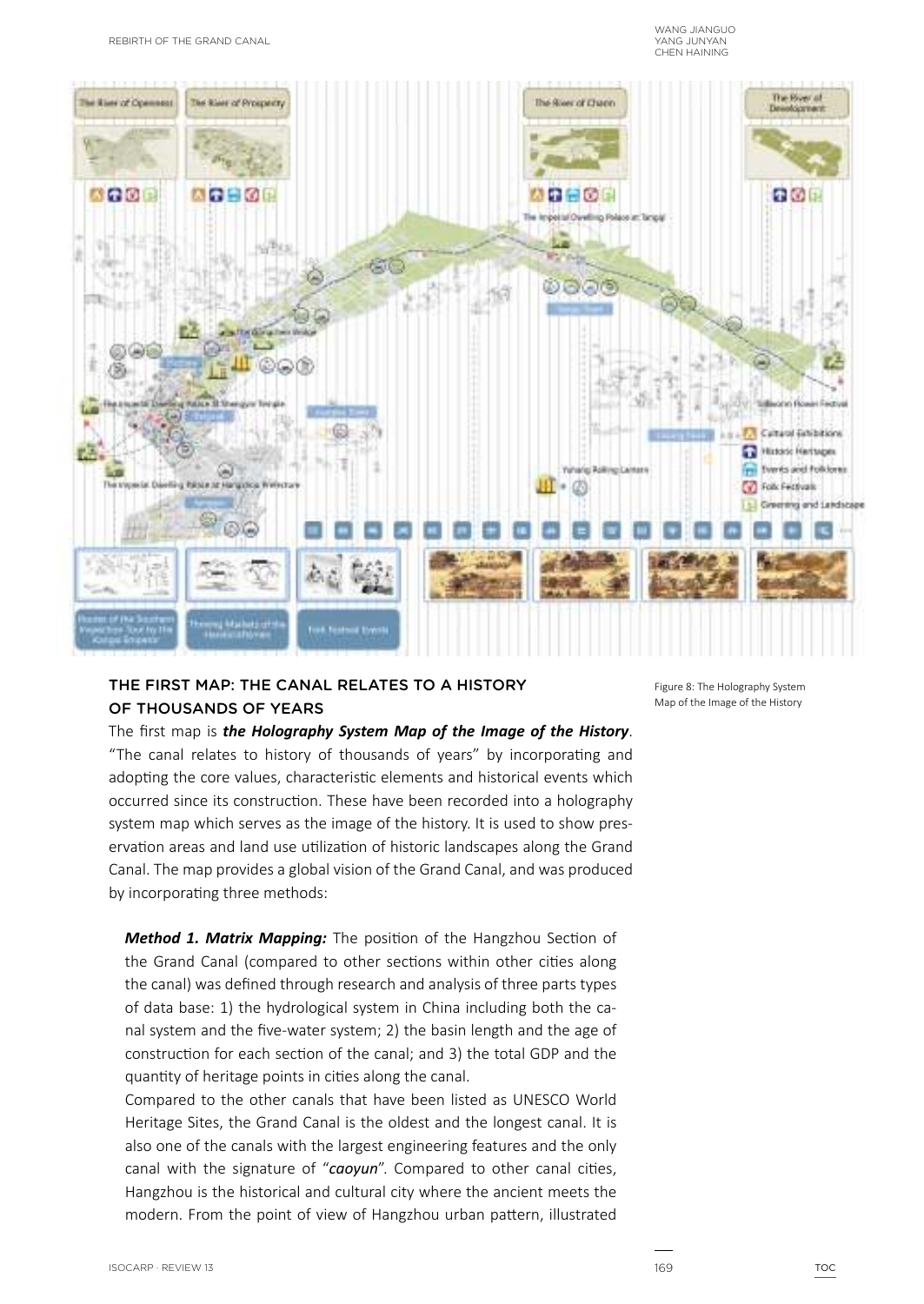by the five-water system, the Grand Canal is the origin of prosperity and openness for the city. This matrix identified the three core values of the Grand Canal from a global perspecive.

*Method 2. Evaluation for Characteristic Elements:* **We identified five cat**egories of characterisic spaces for the canal, which could be described as "two islets, three branches, three harbors, four coves, and seven joints". In addition, within the eighty-one historical elements of the Grand Canal, the planning scheme extracted twenty-two categories of characterisic spaces, including such diverse categories as bridges, ports, ship locks, dams, and etc. The distribution of the existing characteristic elements was used to idenify historic blocks, such as found in Tangqi and Qiaoxi, as well as the three clusters located to the south of the Wulin Square.

*Method 3. Routes of Historical Events Superimposition:* **The planning** scheme endowed the spatial forms of the Grand Canal with humanistic feelings which strengthen the place characterisics of historical events. For instance, the routes of the southern inspection tour by the Kangxiiii Emperor prompted the establishment of markets and trade centers by numerous handicraftsmen. The inspection also influenced folk customs and fesivals.

### THE SECOND MAP: THE CITY EMBRACES URBAN SPACES INTERACTING WITH THE CANAL

The second map is *the Morphology System Map of the City-Canal Spaces*. It is intended to illustrate how "the city embraces urban spaces interacting with the canal". To exhibit this city-canal interactive relationship, we created a morphology map for comprehensively displaying superimposed reconstructions of existing buildings and simulations of future spatial forms, which had been optimized for the physical environment of the city-canal spaces. The map visualizes the ideal model of urban forms along both banks of the canal from the perspecive of city-canal interacion. It was constructed using the following three methods (labeled Methods 4 to 6):

*Method 4. Comprehensive Evaluaion for Exising Buildings:* For the comprehensive evaluation for existing buildings, the project excluded lands where construcion was prohibited. This development-excluded zone had a total area of around 39km<sup>2</sup>, including lands designed for ecological conservation (mainly in the Tangqi Wetland), historic cultural heritages, green parks, and etc., as well as the lands with planning schemes approved with a total number of 153 blocks. We then evaluated the existing buildings on the remaining land which could support development. During this process, we identified the lands where demolition should occur, areas where reconstrucion or parial redevelopment might occur, as well as areas to support future development.

Figure 9: (next page) Simulation and Analysis of Physical Environment in Guanjiayang

Figure 10: (next page) Simulation and Analysis of Physical Environment in the Heritage Park of the Refinery

iii The Kangxi Emperor, 1654-1722 AD.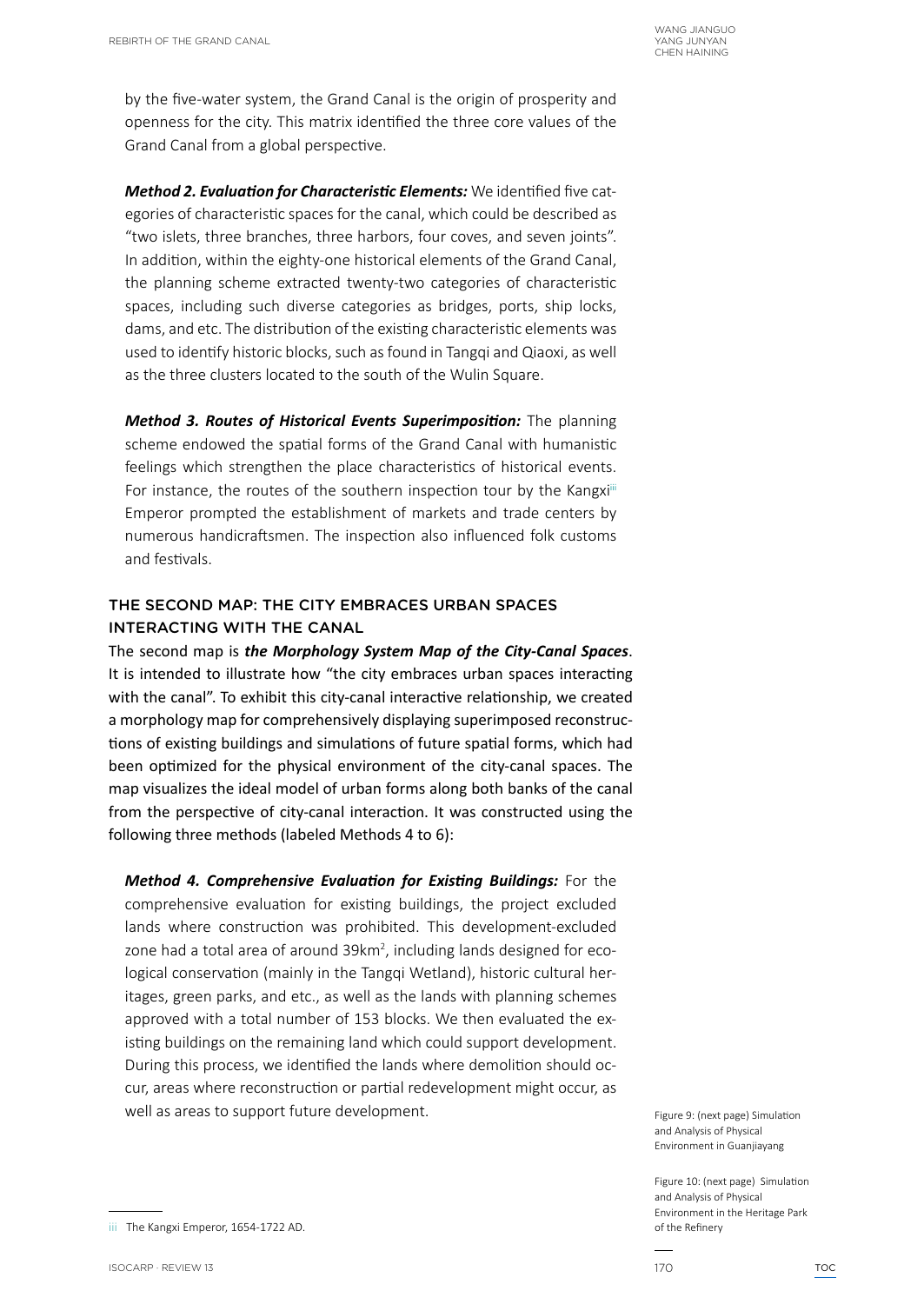WANG JIANGUO YANG JUNYAN CHEN HAINING

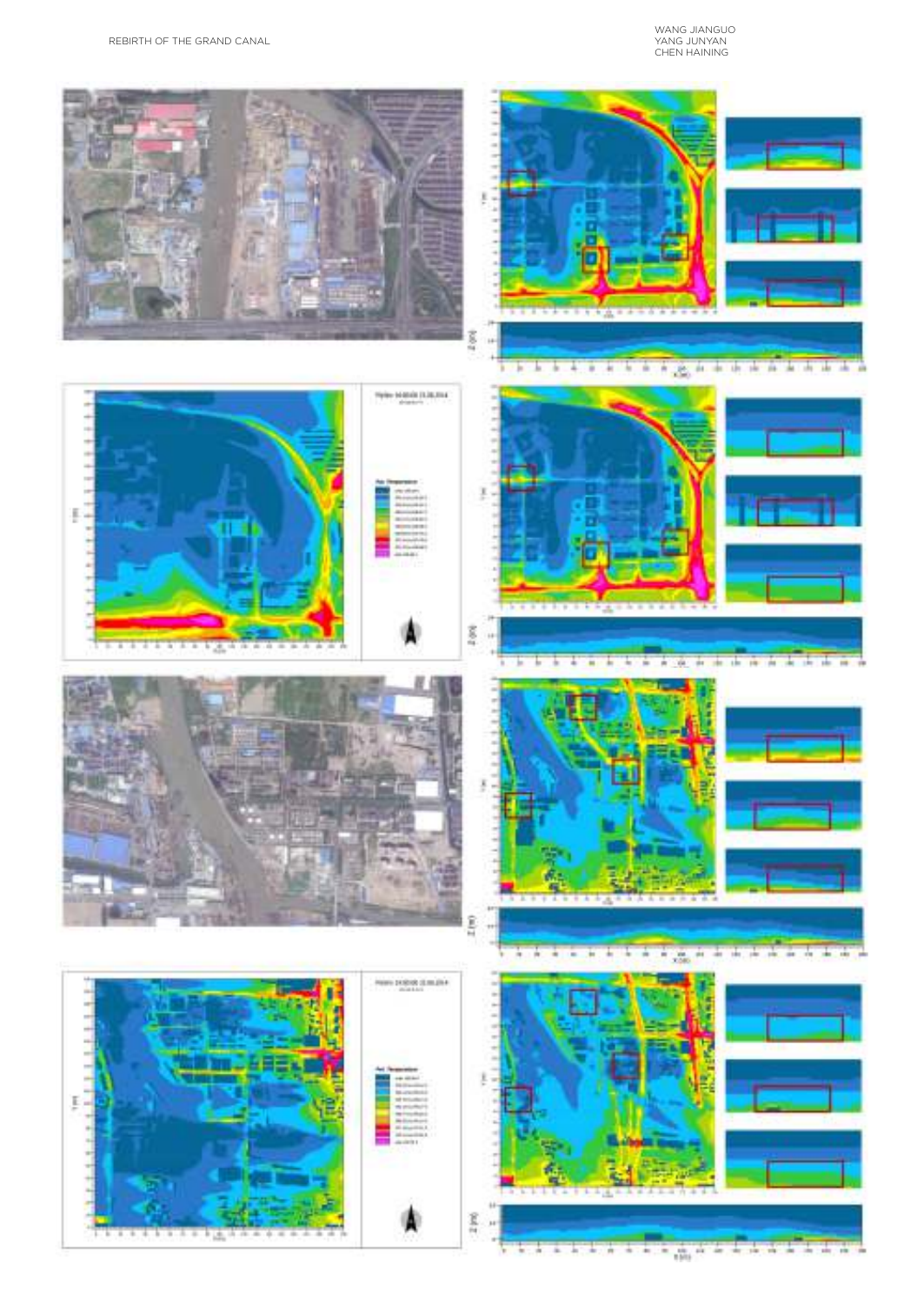*Method 5. Comprehensive Evaluaion for Physical Environment:* The Grand Canal should play an important role in improving and promoting urban physical environment of the City of Hangzhou, as it is such a largescale linear open space. We conducted research to determine the thermal, wind and acousic properies along the canal to assist in assessment of canal zones' physical environment. Simulaion and analysis of the thermal environment was carried out using the sotware plaform of Ecotect, which is based on the principles of computational fluid dynamics (CFD). The simulation and analysis of wind was accomplished using the software platform of Fluent, while the simulation and analysis of acoustic environment was done by the software Raynoise. The resulting information was used to promotion strategies for the physical environment including the control measures for the spatial forms along the Grand Canal.

*Method 6. GIS Spatial Form Prediction: Our examination of ideal ur*ban landscape forms along both banks of the Grand Canal was based on both existing circumstances and the prediction of future spatial intensity. Therefore, the planning scheme simulated intensity and height of the future spatial forms along the Grand Canal based on the GIS technological platform. Buffer analysis, Kernel density estimation and Kriging interpolation calculation were applied to superimpose and analyze eight factors of the index system, including urban land prices, urban center systems, and rail transit stations. We used the resulting information to inform our judgment as we developed optimal spatial forms along the Grand Canal.



Figure 11: Predicion of Future Spatial Intensity based on the GIS Technological Plaform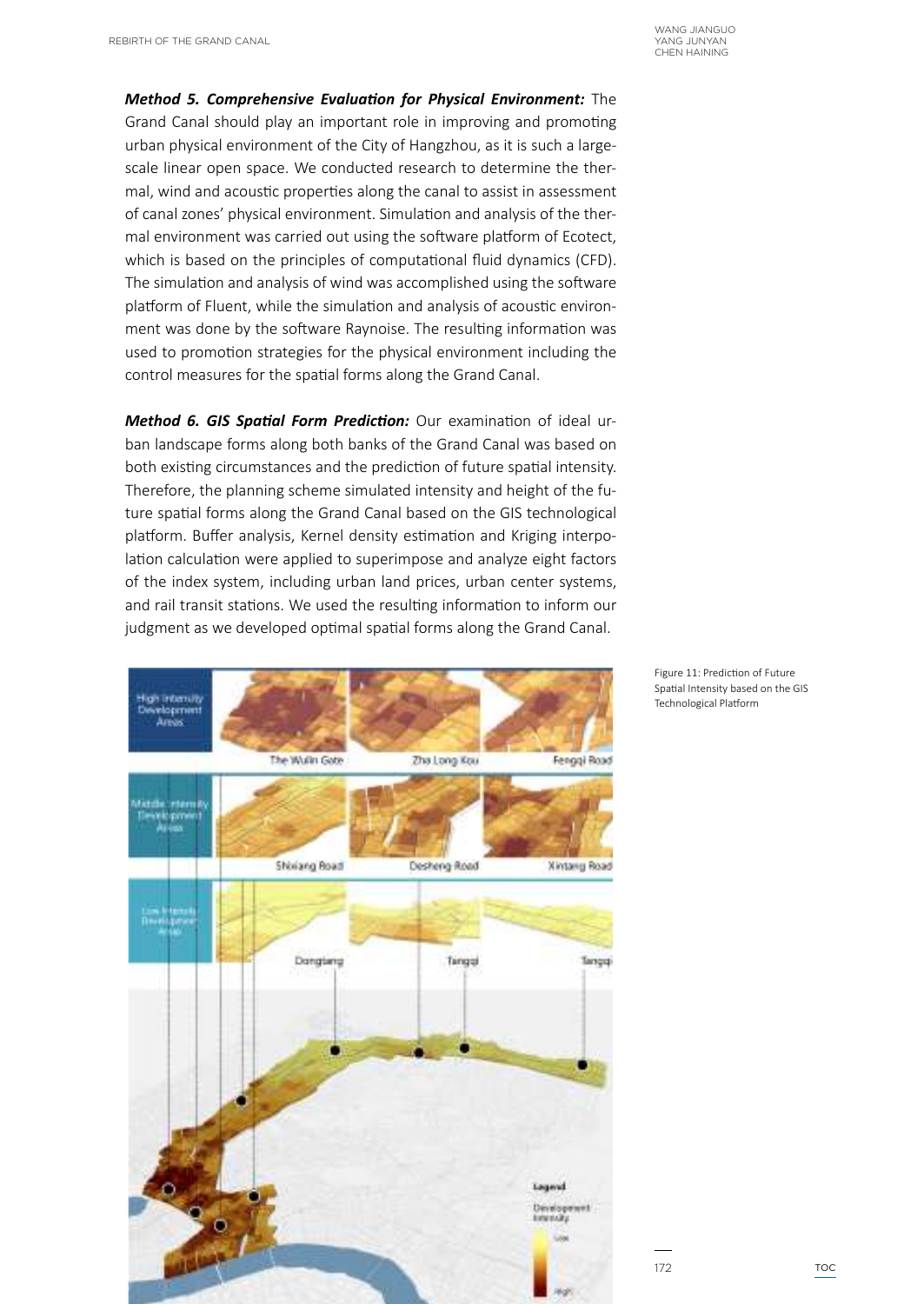WANG JIANGUO YANG JUNYAN CHEN HAINING



# THE THIRD MAP: THE PEOPLE SIGHTSEE LANDSCAPE OF THE CANAL AND THE CITY

The third map is *the Sightseeing System Map of Dynamic Optesthesia*. This map organizes and superimposes evaluation results of the visual landscape, the overlooking system and the dynamic sightseeing system to idenify the sightseeing system map. It displays a dynamic optesthesia to exhibit the interactive relationships between the people and the canal. It focused on two key scientific issues. The first is the sightseeing system for the Grand Canal based on sightseeing modes from diferent speeds, trajectories, and visual angles of people, vehicles and boats. The second promotes the urban features along the large-scale living linear cultural heritage corridor.

Previous efforts to develop a sightseeing plan based on landscape features in China and abroad paid more attention to a single movement-oriented circumstance, where the visual percepion changes were generated by movement. This kind of sightseeing percepion research always put the serial staic viewpoints as the staring points. However, the experiences and feelings of the same landscape from the same visitor in diferent sightseeing systems are not entirely the same. The elements which affect people's visual perception also include movement speeds and movement trajectories, sightseeing distances, and visual angles from the ornamental object. As a result, the sightseeing system would not be a single existence even in the same landscape.

We argue that the composite and dynamic sightseeing model we used in this project is an improvement compared to the static sightseeing model, especially in large-scale landscape environments. Our resulting map made Figure 12: The Morphology System Map of the City-Canal Spaces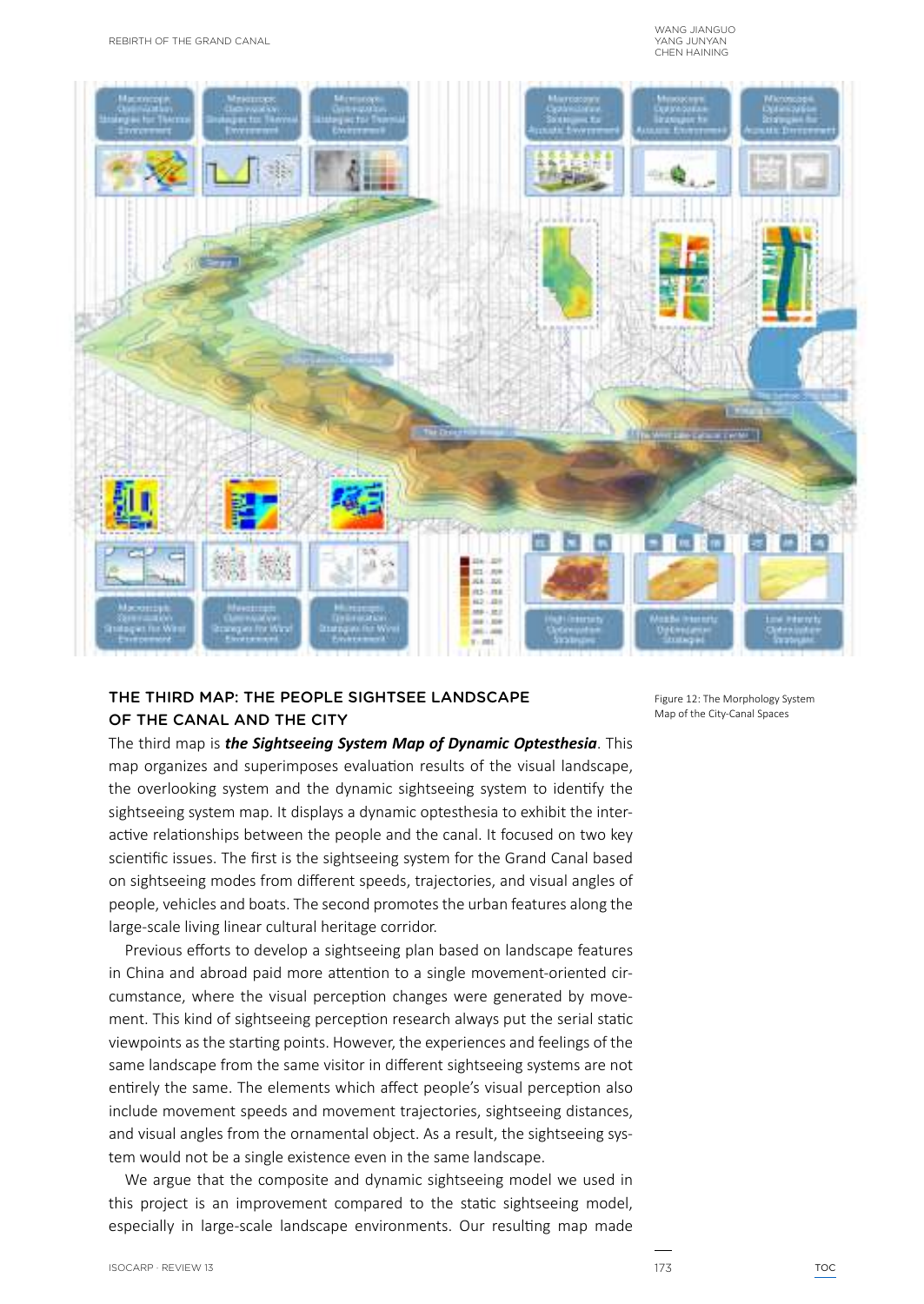

clear the dynamic sightseeing model along the canal from the perspecive of people-canal interacion. Our process is composed of three methods (labeled Methods 7 to 9):

Figure 13: The Sightseeing System Map of Dynamic Optesthesia

*Method 7. AHP* **Landscape Blurry Evaluation**: The AHP landscape blurry evaluation was an analysis of 25 central viewpoints on the Grand Canal and 38 facades along the canal, one by one and each from three aspects and nine elements. These elements included the aspects of urban skyline, architecture form and visual percepion. The guidance for landscape promotion planning in the next step would be implemented according to the results of this evaluation.

*Method 8. Mulidimensional Visual Analysis:* The canal's landscape overlooking system was established from four perspecives: touring on the boats; sightseeing from the banks; viewing from the bridges; and, overlooking from the buildings. The comprehensive analysis of the effects based on height limitation was carried out for sightseeing activities around the Grand Canal and the West Lake. According to the exising development plans, there would be six main cluster areas of high-rise buildings around the West Lake in Hangzhou. Taking this into account, we were able to recommend the short-term, the medium-term and the long-term future construcion arrangements for high-rise buildings in

iv Analytic Hierarchy Process (AHP) is a structured technique developed by Professor Thomas L. Saaty for analyzing complex decisions based on mathematics and psychology.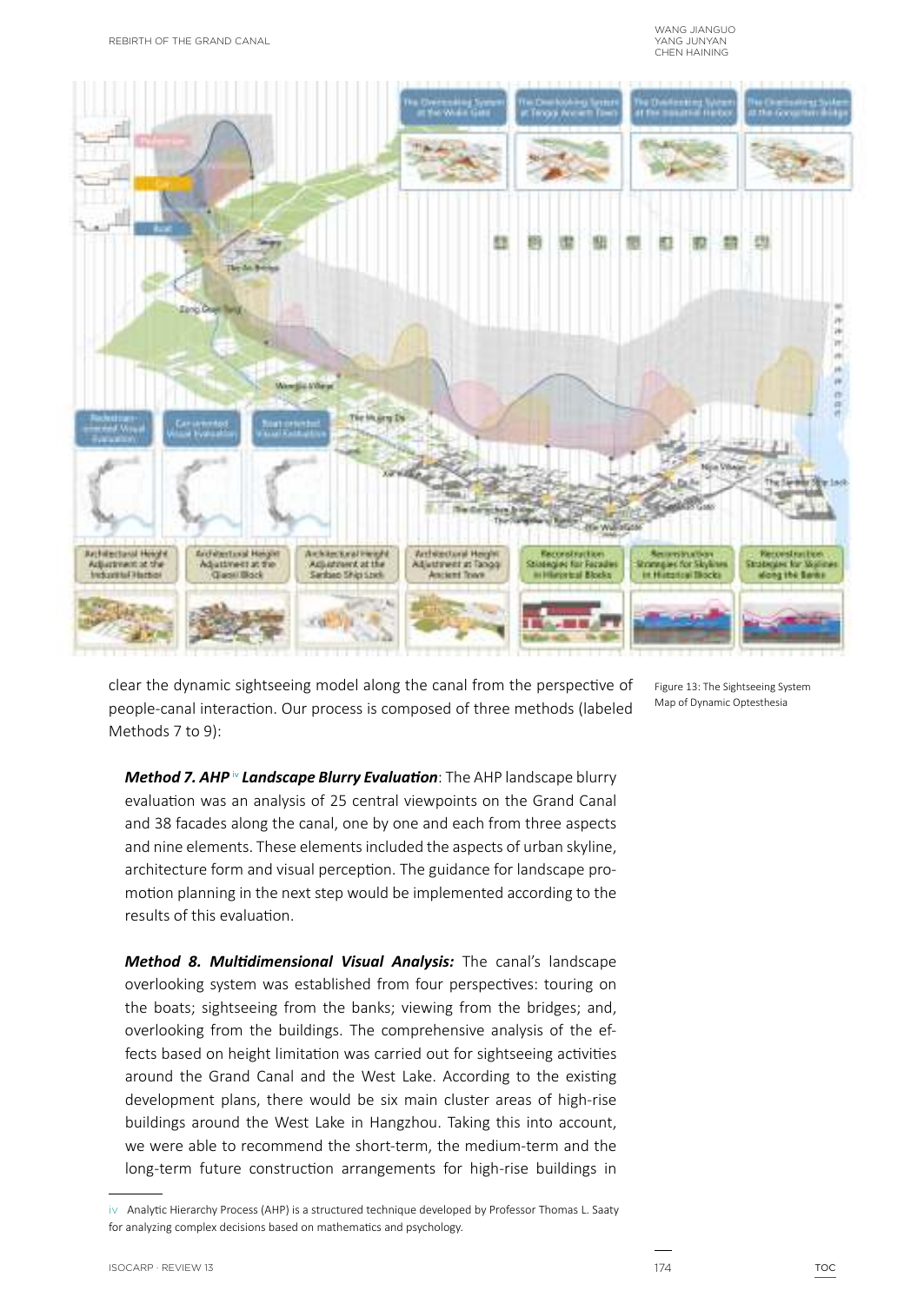Hangzhou based on the two main viewpoints of the Grand Canal near the West Lake. Consequently, the Wulin Gate, the Sanbao Ship Lock and the New City of Grand Canal would be the cluster areas of high-rise buildings which should be given priority to construct.

*Method 9. Mapping Layering:* Dynamic sightseeing is one of the main characteristics of the sightseeing activities related to the Grand Canal. Hence, we built landscape intention models under different speeds, based on interaction relations between the sightseeing perception and three movement modes including boating, walking and bicycling.

# **THE FUTURE-ORIENTED CONCEPTION AND STRATEGIES**

Based on our three analyical maps about the canal, the city and the people, we proposed an urban landscape plan for the Grand Canal based on the concepion of *"one grand heritage area".* This plan consists of nine design strategies, six focused planning districts, twelve action plans, and twenty-four-section designs.

The conception of "one grand heritage area" not only sets forth the single heritage domain of the Grand Canal, but also integrates the characterisic cultural and natural heritages resources in the Grand Canal, the West Lake, the Imperial City of the Southern Song Dynasty<sup>®</sup> and the Qiantang River from the holistic layer of Hangzhou. The canal is proposed to be the sightseeing vehicle to communicate with the slow traffic system of green corridors. It is intended to cascade the sightseeing and recreation system, to build up the heritage preservation platform, and to establish the spatial framework incorporating the concepion of grand heritage area with "one canal, one lake, one city, one river" for the City of Hangzhou.

The nine urban landscape promotion strategies could be summarized based on the project and relevant research as:

1) *Perfecion strategy* for ive-water system *on the layer of canal land***scape promotion:** This strategy establishes the Grand Canal as the vehicle to advance the interacions between the city and the canal in Hangzhou. It uses the Canal, as the fifth water body, to unite the four other kinds of water bodies, which include sea, river, lake and stream by means of tour routes and which weave through the water system and between the proposed green corridors.

2) **Exhibition strategy** for culture diversity along the canal. This strategy calls for the exhibition of the multi-cultures along the canal including a deep analysis of the canal culture and its historical, industrial and urban cultures germinating by the canal.

3) **Combination strategy** for planning and heritage monitoring. This put forward the relevant ideas and methods for a heritage monitoring program of the canal. It is envisioned that this strategy will be the basis for the post-application era of the West Lake as a UNESCO World Heritage Site.

v The Southern Song Dynasty, 1127-1279 AD.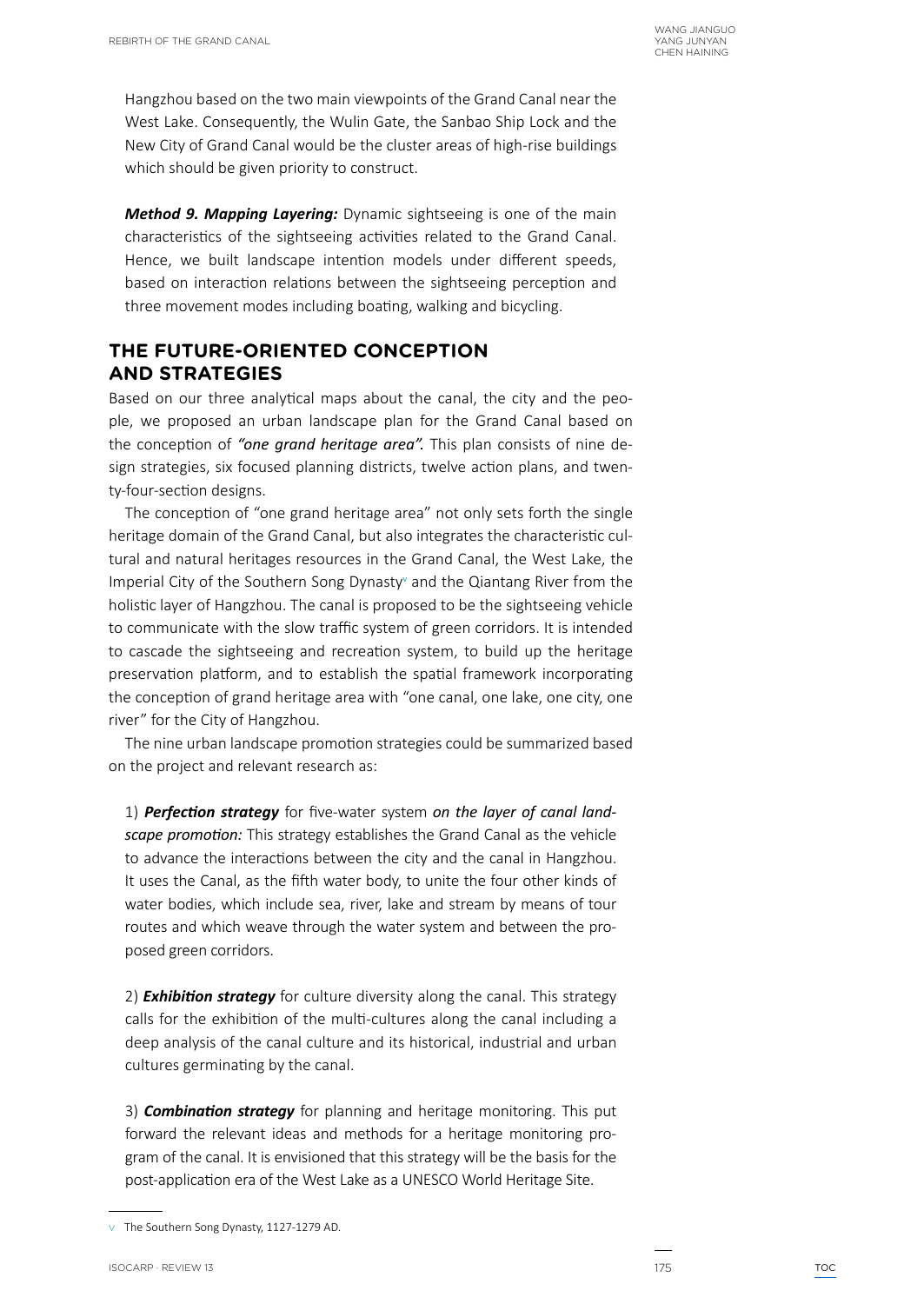4) **Optimization strategy** for the city-canal structure on the layer of urban *landscape promotion*. This program optimized the spatial relations between the city and the canal from three aspects. It proposes the optimal distribution for high-rise buildings along both banks of the Grand Canal. It offers construction guidance for waterfront buildings. And finally, it establishes overlooking corridors.

5) *Improvement strategy* for quality of public spaces. This work guides the systematic construction of waterfront public spaces; optimizes the physical environment of public spaces, and includes the planning for night scenes along the canal. It lays emphasis on the spatial relations between the canal and public spaces, such as public green spaces, squares, waterfront pedestrian streets, portal nodes, boulevards, ecological corridors, landscape parks, and so forth. It also improves the thermal, wind, and the acoustic environment by calling for the construction of wind corridors, traffic calming zones and the optimizal forms of high-rise buildings. Furthermore, the promotion strategies were put forward 24-hour scene-planning of the Grand Canal.

6) *Shaping strategy* for architectural features and characterisics. This strategy sorts architectural features along the canal into five categories for guidance, i.e. the old city areas, the ancient towns, the countryside areas, the industrial areas and the new towns. The architectural features and characteristics were shaped holistically based on the distribution of colors along the canal and landmark buildings in the point-and-plane integration manner.

7) **Construction strategy** for green slow traffic systems on the layer of sightseeing activity promotion. This program organized the slow traffic systems depending on waterfront spaces and public greening. It afforded sightseeing routes for the citizens and tourists as recreation places for fitness activities and leisure.

8) **Revitalization strategy** for canal vitalities. This section of the overall plan calls for planned activities, incorporating traditional sports, folk performances, special cuisines and tourism, along the canal in order to illustrate an in-depth perception of canal vitality through multi-layer tour experiences ranging from half-day tour, one-day tour to muli-day tour.

9) **Creation strategy** for the new "Ten Sceneries of the Grand Canal". This strategy advances landscape coordination in the grand heritage area. It proposes the creation of the ten sceneries along the Grand Canal, while echoing the West Lake across the distance.

Additionally, the planning scheme proposes six focused planning districts and twelve action plans. The role of these special areas is to transform the static ultimate blueprint to an action plan that could be effectively operated and implemented. The twelve action plans included the preservation action for city-canal structure, the renovation action for waterfront development, the perfection action for five-water system, the experience action for canal cul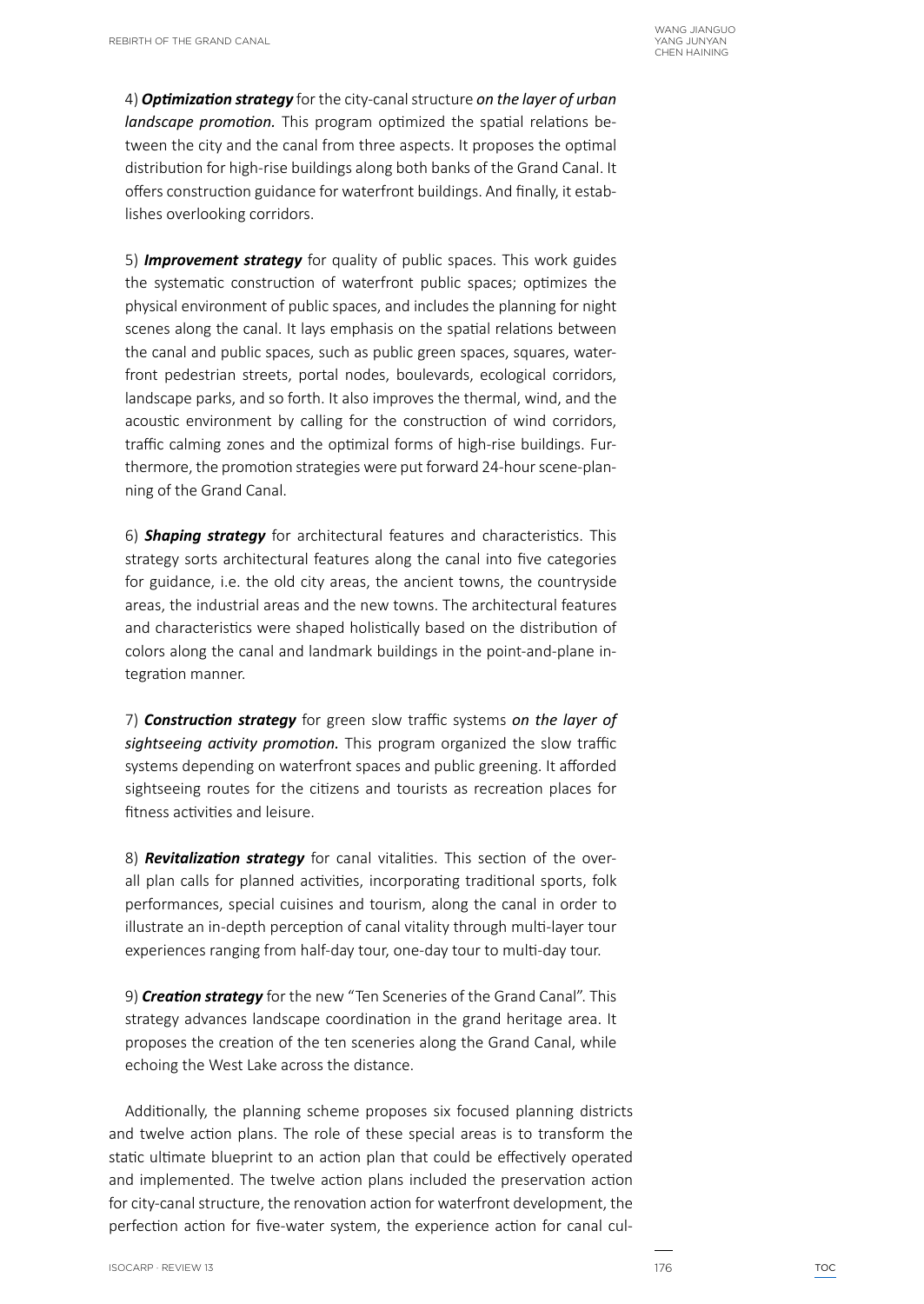ture, the planning acion for architectural features and characterisics, etc. It proposed to push forward urban landscape promotion along both banks of the Grand Canal in a planned way with annual specific plans.

Besides, the planning scheme of the project, we divided the design range of the Grand Canal into twenty-four design sections. Within each section specific planning and design standards would be used for water, landscape along the canal, waterfront buildings, open spaces, sightseeing systems, etc. From the perspecive of history and culture, each secion has preservaion measures of exhibition, consolidation, combination and extension. From the perspective of urban space, each secions has opimizaion measures of controlling, assembling, hiding and greening; and finally, from the perspective of canal sightseeing, each design section has sightseeing measures of connection, touring, overlooking and vitalization.

#### **CONCLUSIONS AND DISCUSSIONS**

The Grand Canal is a large-scale living linear cultural heritage corridor. Overall, the urban landscape plan along both banks of the Grand Canal (Hangzhou Section) integrates a dynamic and complicated evolutionary process which includes resources and endowments of the Grand Canal (including sceneries of the canal and scenes of the city) and the sightseeing system, into a three-layered systems embodying the canal, the city and the people. The systematic design contained the concepion of *"one grand heritage area"*, including three objecives and images as well as nine design strategies. It identified six focused planning districts, twelve action plans, and twenty-four-section design for the Grand Canal.

In summary, the core issues of the *Urban Landscape Promoion Project along Both Banks of the Grand Canal (Hangzhou Secion)* and its relevant revitalization work are intended to coordinate heritage preservation, urban design and sightseeing organization efforts. The project integrates research with design, seeking to achieve innovation embodied in three aspects:

- $\cdot$  It proved to be platform to innovation planning theories and technologies. The urban planning and design proposed land use controls for large-scale spatial forms and used evaluation theory for landscape visions of the future based on the forecasted urban landscape preservaion and enhancement along both banks of the Grand Canal. It constructed the urban form model for the project by using digital plaforms such as GIS.
- It innovatively utilized the design method of interaction between "sceneries" and "sightseeing" to produce the urban planning and design along the full 54 km<sup>2</sup> (13,344 acres) project. It put forward twelve action plans and design guidelines for twenty-four secions to achieve dynamic implementation, baseline control, long-acting management.

However, as a large-scale living linear cultural heritage corridor, preservation work for the Grand Canal is multielement and multidimensional. The work processes we used are not only dynamic and complicated, but also holistic and consecutive, which has made it very difficult to inherit the soul of its cultural connotation. Also, the interdisciplinary cooperation in urban planning and design and the incorporation of advanced conceptions and technologies, many on frontiers of practice, make the institutional framework very essential. Good governance and public participation will facilitate the work from various perspectives.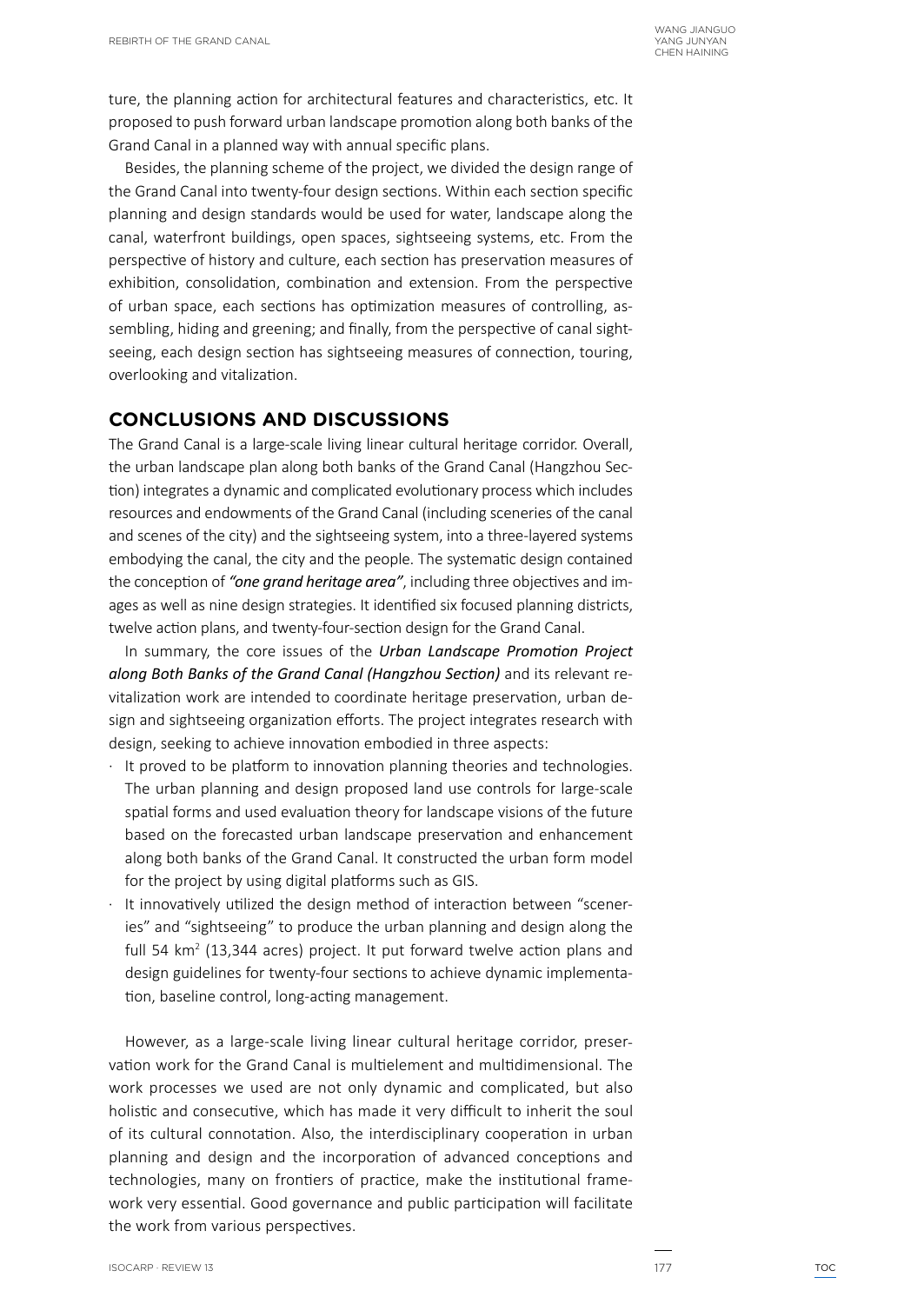In addition to the Grand Canal, there exist other similar linear cultural heritages in China which are various in forms and contents, such as the Tea Horse Road, the Silk Road, and the Straight Road Site of the Qin Dynasty. We hope that *The Urban Landscape Promotion Project along Both Banks of the Grand Canal (Hangzhou Secion)* can serve as an example and an entry point to discuss preservation for these other large-scale living linear cultural heritage corridor.

Finally, we hope that the scientific attitudes and methodology which produced the plan for the Grand Canal can finally contribute to the common societal objecive to promote sustainable development towards a smart city. The Grand Canal as one of the most precious cultural heritages, containing the collective memories and emotions of tens of millions of people, and we hope that it will still be vital for our descendants in future millennium.



Figure 14. Bird View of the Grand Canal (Hangzhou Secion). Photo Credit: XU Haohao